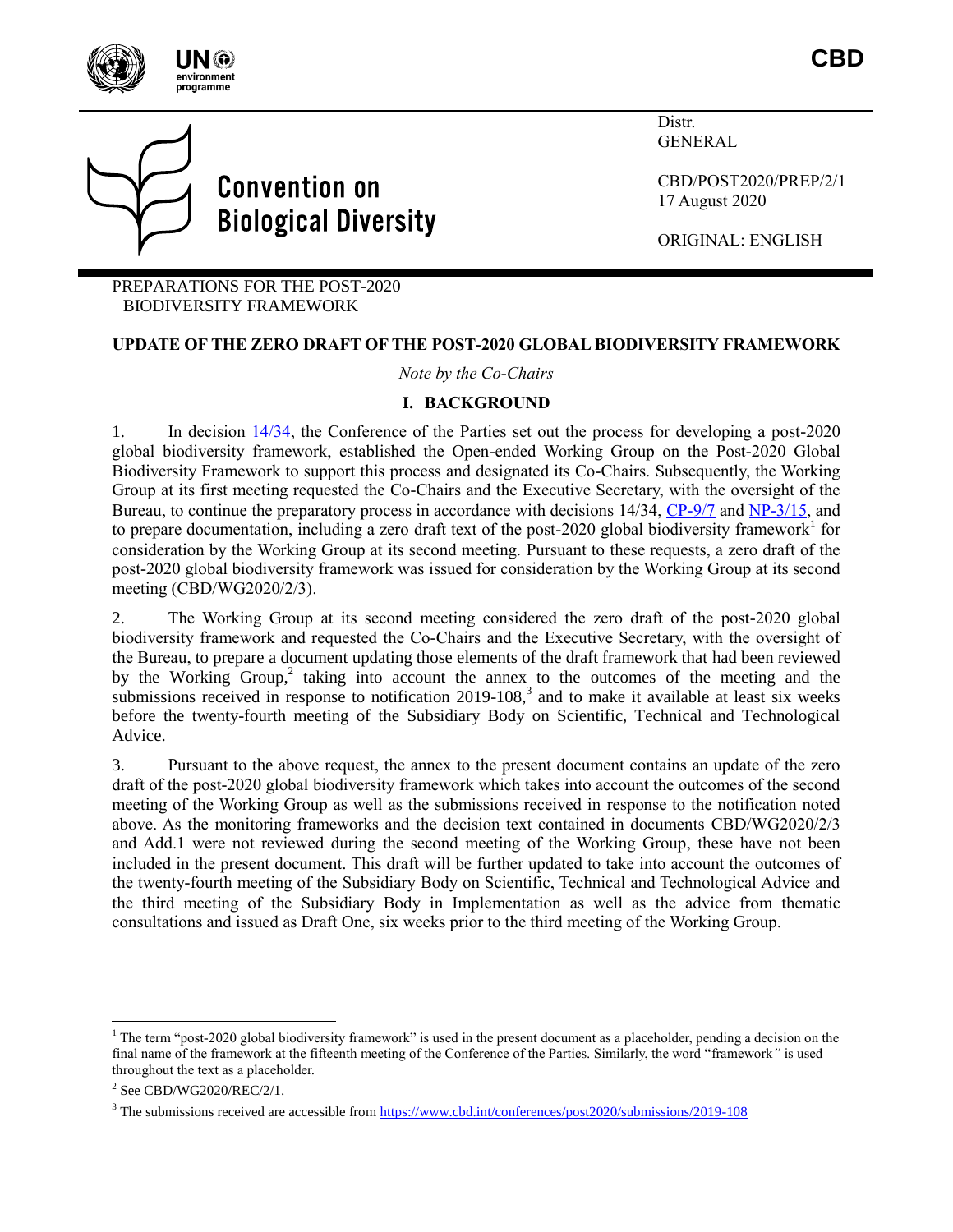#### *Annex*

### **THE POST-2020 GLOBAL BIODIVERSITY FRAMEWORK**

#### **I. INTRODUCTION**

#### **A. Background**

1. Biodiversity, and the benefits it provides, is fundamental to human well-being and a healthy planet. Despite ongoing efforts, biodiversity is deteriorating worldwide and this decline is projected to continue or worsen under business-as-usual scenarios. The post-2020 global biodiversity framework<sup>4</sup> builds on the Strategic Plan for Biodiversity 2011-2020 and sets out an ambitious plan to implement broad-based action to bring about a transformation in society's relationship with biodiversity and to ensure that, by 2050, the shared vision of living in harmony with nature is fulfilled.

### **B. The purpose**

2. The framework aims to galvanize urgent and transformative action by Governments and all of society, including indigenous peoples and local communities, civil society, and businesses, to achieve the outcomes it sets out in its vision, mission, goals and targets, and thereby to contribute to the objectives of the Convention on Biological Diversity and other biodiversity related multilateral agreements, processes and instruments.

3. The framework will be implemented primarily through activities at the national level, with supporting action at the subnational, regional and global levels. It aims to promote synergies and coordination with relevant processes. It provides a global, outcome-oriented framework for the development of national, and as appropriate, regional, goals and targets and, as necessary, the updating of national biodiversity strategies and action plans to achieve these, and to facilitate regular monitoring and review of progress at the global level.

4. The framework will contribute to the implementation of the 2030 Agenda for Sustainable Development. At the same time, progress towards the Sustainable Development Goals will help to provide the conditions necessary to implement the framework.

### **C. Theory of change**

5. The framework is built around a theory of change (see figure 1) which recognizes that urgent policy action globally, regionally and nationally is required to transform economic, social and financial models so that the trends that have exacerbated biodiversity loss will stabilize in the next 10 years (by 2030) and allow for the recovery of natural ecosystems in the following 20 years, with net improvements by 2050 to achieve the Convention's vision of "living in harmony with nature by 2050". It also assumes that a whole-of-government and society approach is necessary to make the changes needed over the next 10 years as a stepping stone towards the achievement of the 2050 Vision. As such, Governments and societies need to determine priorities and allocate financial and other resources, internalize the value of nature and recognize the cost of inaction.

6. The framework's theory of change assumes that transformative actions are taken to (a) put in place tools and solutions for implementation and mainstreaming, (b) reduce the threats to biodiversity and (c) ensure that biodiversity is used sustainably in order to meet people's needs and that these actions are supported by (i) enabling conditions, and (ii) adequate means of implementation, including financial resources, capacity and technology. It also assumes that progress is monitored in a transparent and

 $4$  The term "post-2020 global biodiversity framework" is used as a placeholder, pending a decision on the final name of the framework by the Conference of the Parties at its fifteenth meeting. Similarly, the word "framework*"* is used throughout the text as a placeholder.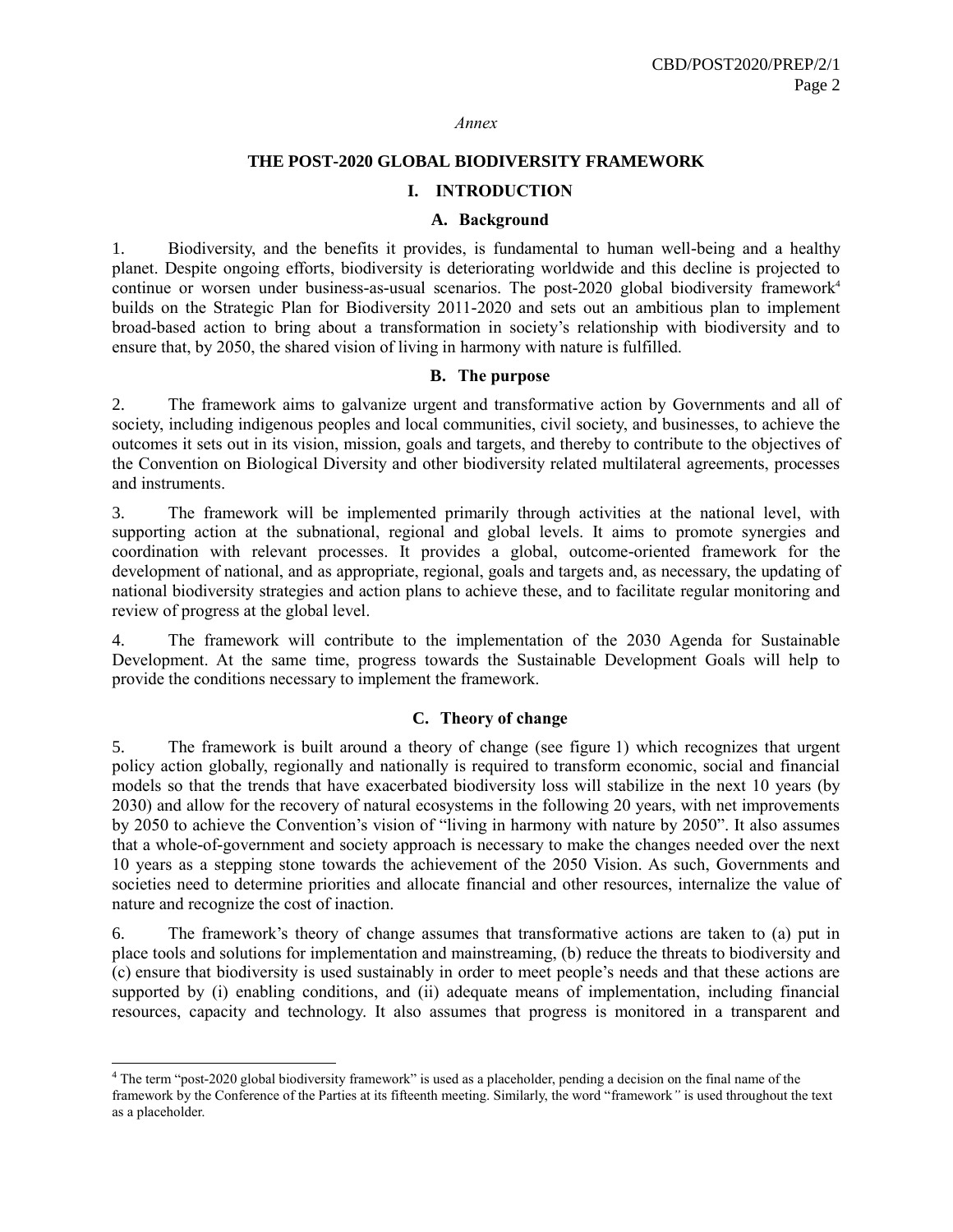accountable manner with adequate stocktaking exercises to ensure that, by 2030, the world is on a path to reach the 2050 Vision for Biodiversity.

7. The theory of change for the framework acknowledges the need for appropriate recognition of gender equality, women's empowerment, youth, gender-responsive approaches and the full and effective participation of indigenous peoples and local communities in the implementation of this framework. Further, it is built upon the recognition that its implementation will be done in partnership with many organizations at the global, national and local levels to leverage ways to build a momentum for success. It will be implemented taking a rights-based approach and recognizing the principle of intergenerational equity.

8. The theory of change is complementary to and supportive of the 2030 Agenda for Sustainable Development. It also takes into account the long-term strategies and targets of other multilateral environment agreements, including the biodiversity-related and Rio conventions, to ensure synergistic delivery of benefits from all the agreements for the planet and people.

# **Figure 1. Theory of change of the framework**



# **II. THE FRAMEWORK**

### **A. 2050 Vision**

9. The vision of the framework is a world of living in harmony with nature where: "By 2050, biodiversity is valued, conserved, restored and wisely used, maintaining ecosystem services, sustaining a healthy planet and delivering benefits essential for all people."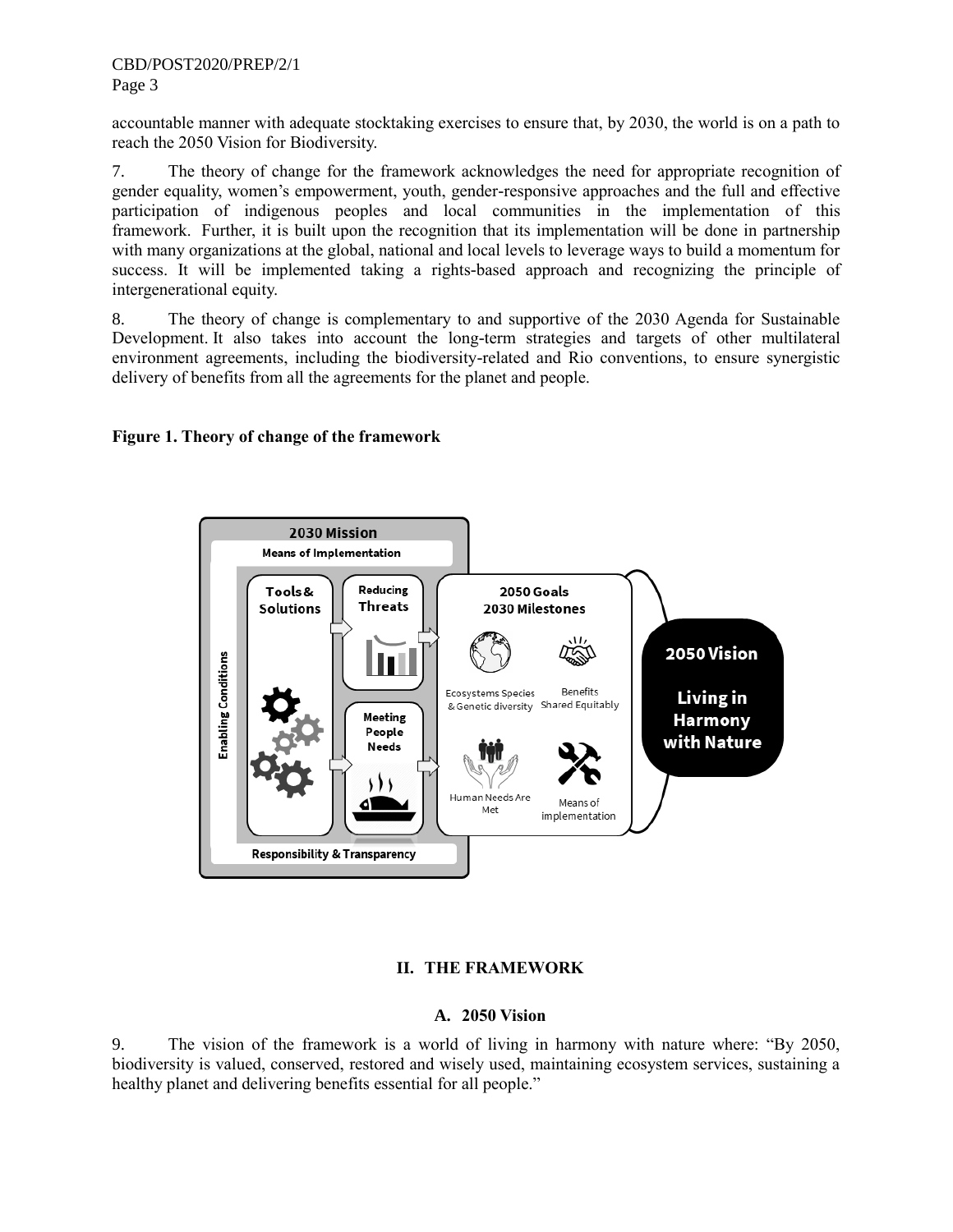### **B. 2050 Goals**

10. The Framework has four long-term goals for 2050 related to the 2050 Vision for Biodiversity.<sup>5</sup> The four goals are:

(a) The area, connectivity and integrity of natural ecosystems increased by at least  $[X\%]$ supporting healthy and resilient populations of all species while reducing the number of species that are threatened by [X%] and maintaining genetic diversity;

(b) Nature's contributions to people have been valued, maintained or enhanced through conservation and sustainable use supporting global development agenda for the benefit of all people;

(c) The benefits, from the utilization of genetic resources are shared fairly and equitably;

(d) Means of implementation are available to achieve all goals and targets in the framework.

## **C. 2030 Mission**

11. The 2030 Mission for this framework is:

To take urgent action across society to put biodiversity on a path to recovery for the benefit of planet and people.<sup>6</sup>

## **D. 2030 Milestones**

The framework has eight milestones to assess, in 2030, progress towards the 2050 goals:

### **Goal A**

A.1 The area, connectivity and integrity of natural systems increased by at least [5%].

A.2 The number of species that are threatened is reduced by  $[X\%]$  and the abundance of species has increased on average by  $[X\%]$ .

### **Goal B**

B.1 Nature contributes to the sustainable diets and food security, access to safe drinking water and resilience to natural disasters for at least [X%] million people.

B.2 Nature is valued through green investments, ecosystem service valuation in national accounts, and public and private sector financial disclosures.

### **Goal C**

C.1 Access and benefit-sharing mechanisms are established in all countries.

C.2 Benefits shared increased by  $[X\%]$ .

**Goal D**

 $\frac{5}{2}$  A monitoring framework provides further information on baselines and milestones for the components of the goals. (see CBD/SBSTTA/24/3 and CBD/SBSTTA/24/3/Add.1).

 $6$  In the 2030 Mission, "to take urgent action" reflects the need for action to be taken this decade to address the biodiversity crisis. "Across society" reflects the need for actions to be taken by all stakeholders, and for mainstreaming across sectors of society and the economy. "To put nature on a path to recovery" implies the need for positive action-oriented approach and the need for concerted and strategic action across a range of issues. It also implies the need for a stabilization in the rate of loss of biodiversity and enhanced protection and restoration while also recognizing that completely halting the loss of ecosystems, species and genetic diversity is not possible by 2030. "For the benefit of people and planet" highlights elements of nature's contributions to people, makes a strong link to the delivery of the 2030 Agenda for Sustainable Development and its Sustainable Development Goals while also recognizing the intrinsic and existential importance of biodiversity. The 2030 deadline articulates that this mission is a milestone on the way to the 2050 Vision of "living in harmony with nature" and reinforces the need for urgent action this decade.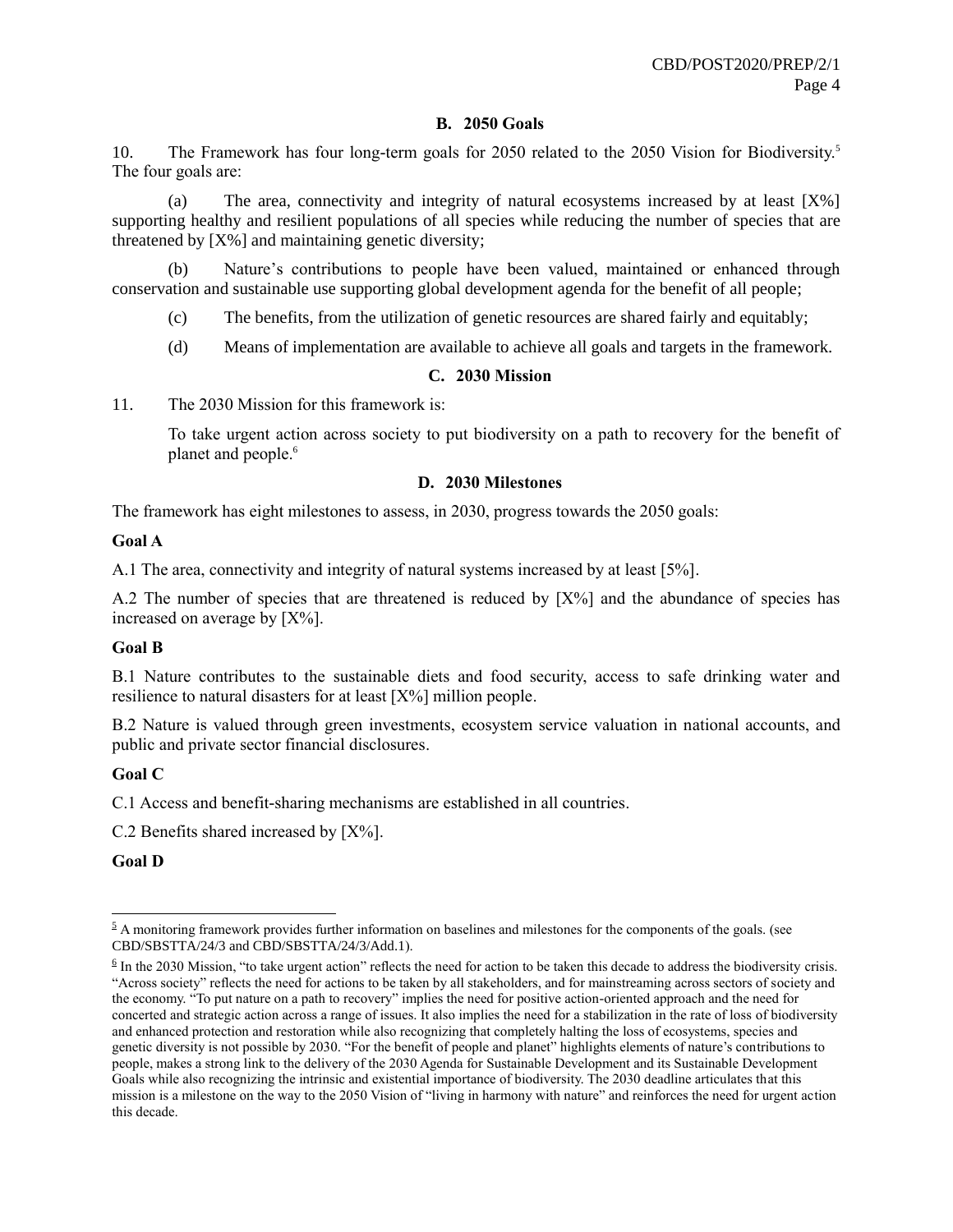CBD/POST2020/PREP/2/1 Page 5

l

D.1 By 2022, means to implement the framework for the period 2020 to 2030 are identified and committed.

D.2 By 2030, means to implement the framework for the period 2030 to 2040 are identified or committed.

# **E. 2030 Action Targets**

12. The framework has 20 action-oriented targets for 2030 which, if achieved, will contribute to 2030 Milestones and the outcome-oriented goals for 2050. Actions to reach these targets should be implemented consistently and in harmony with the Convention on Biological Diversity and its Protocols and other relevant international obligations, taking into account national socioeconomic conditions.<sup>7</sup>

## (a) **Reducing threats to biodiversity**

Target 1. By 2030, [50%] of land and sea areas globally are under spatial planning addressing land/sea use change, retaining most of the existing intact and wilderness areas, and allow to restore [X%] of degraded freshwater, marine and terrestrial natural ecosystems and connectivity among them.

Target 2. By 2030, protect and conserve through well connected and effective system of protected areas and other effective area-based conservation measures at least 30 per cent of the planet with the focus on areas particularly important for biodiversity.

Target 3. By 2030, ensure active management actions to enable wild species of fauna and flora recovery and conservation, and reduce human-wildlife conflict by [X%].

Target 4. By 2030, ensure that the harvesting, trade and use of wild species of fauna and flora is legal, at sustainable levels and safe.

Target 5. By 2030, manage, and where possible control, pathways for the introduction of invasive alien species, achieving [50%] reduction in the rate of new introductions, and control or eradicate invasive alien species to eliminate or reduce their impacts, including in at least [50%] of priority sites.

Target 6. By 2030, reduce pollution from all sources, including reducing excess nutrients [by x%], biocides [by x%], plastic waste [by x%] to levels that are not harmful to biodiversity and ecosystem functions and human health.

Target 7. By 2030, increase contributions to climate change mitigation adaption and disaster risk reduction from nature-based solutions and ecosystems based approaches, ensuring resilience and minimizing any negative impacts on biodiversity.

## (b) **Meeting people's needs through sustainable use and benefit-sharing**

Target 8. By 2030, ensure benefits, including nutrition, food security, livelihoods, health and well-being, for people, especially for the most vulnerable through sustainable management of wild species of fauna and flora.

Target 9. By 2030, support the productivity, sustainability and resilience of biodiversity in agricultural and other managed ecosystems through conservation and sustainable use of such ecosystems, reducing productivity gaps by at least [50%].

Target 10. By 2030, ensure that, nature based solutions and ecosystem approach contribute to regulation of air quality, hazards and extreme events and quality and quantity of water for at least [XXX million] people.

 $^7$  Countries will establish national targets/indicators aligned with this framework and progress towards the national and global targets will be periodically reviewed. A monitoring framework (see CBD/SBSTTA/24/3 and CBD/SBSTTA/24/3/Add.1) provides further information on indicators of progress towards the targets.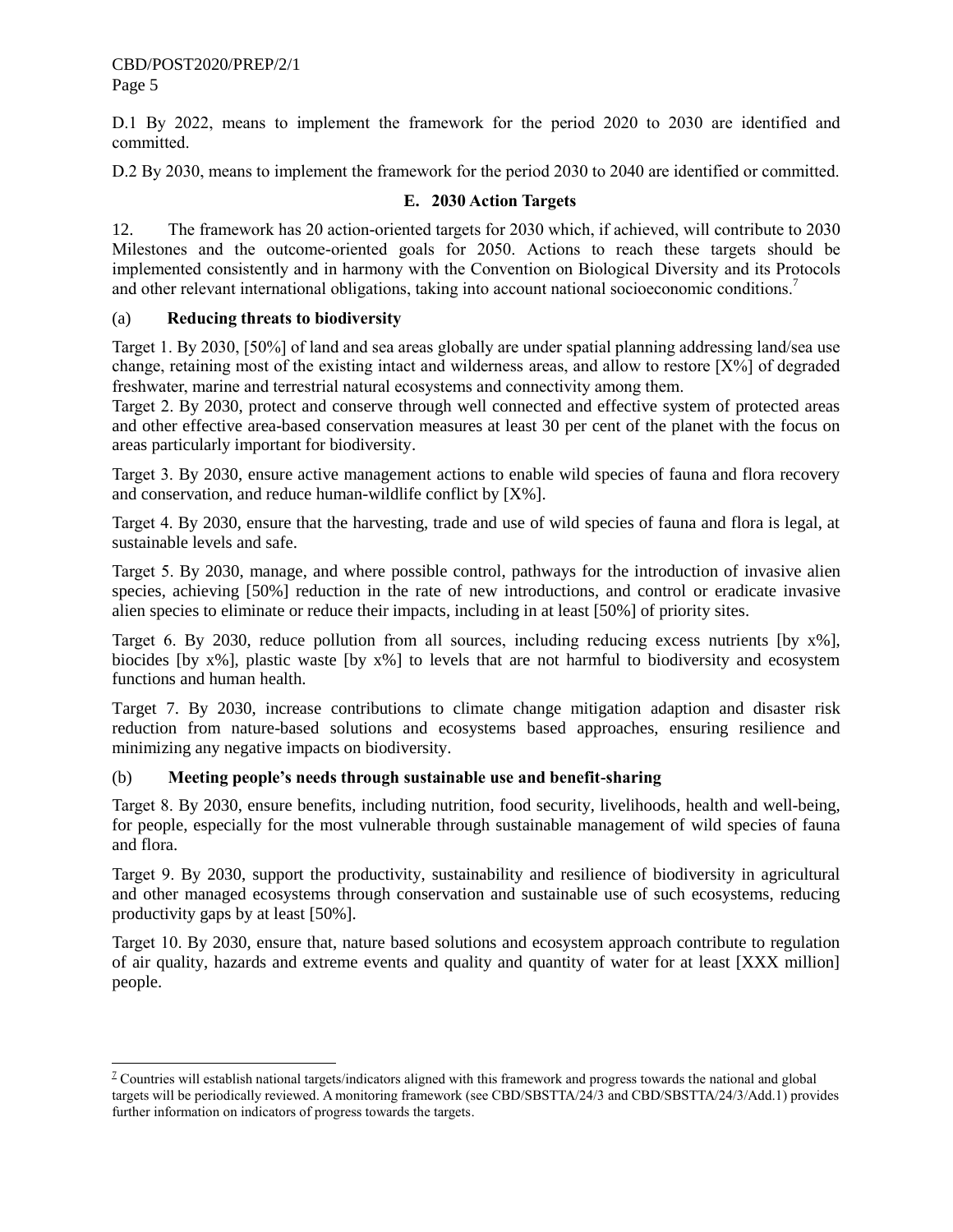Target 11. By 2030, increase benefits from biodiversity and green/blue spaces for human health and wellbeing, including the proportion of people with access to such spaces by at least [100%], especially for urban dwellers.

Target 12. By 2030, increase by [X] benefits shared for the conservation and sustainable use of biodiversity through ensuring access to and the fair and equitable sharing of benefits arising from utilization of genetic resources and associated traditional knowledge.

## (c) **Tools and solutions for implementation and mainstreaming**

Target 13. By 2030, integrate biodiversity values into policies, regulations, planning, development processes, poverty reduction strategies and accounts at all levels, ensuring that biodiversity values are mainstreamed across all sectors and integrated into assessments of environmental impacts.

Target 14. By 2030, achieve reduction of at least [50%] in negative impacts on biodiversity by ensuring production practices and supply chains are sustainable.

Target 15. By 2030, eliminate unsustainable consumption patterns, ensuring people everywhere understand and appreciate the value of biodiversity, and thus make responsible choices commensurate with 2050 biodiversity vision, taking into account individual and national cultural and socioeconomic conditions.

Target16. By 2030, establish and implement measures to prevent, manage or control potential adverse impacts of biotechnology on biodiversity and human health reducing these impacts by [X].

Target 17. By 2030, redirect, repurpose, reform or eliminate incentives harmful for biodiversity, including [X] reduction in the most harmful subsidies, ensuring that incentives, including public and private economic and regulatory incentives, are either positive or neutral for biodiversity.

Target 18. By 2030, increase by [X%] financial resources from all international and domestic sources, through new, additional and effective financial resources commensurate with the ambition of the goals and targets of the framework and implement the strategy for capacity-building and technology transfer and scientific cooperation to meet the needs for implementing the post-2020 global biodiversity framework.

Target 19: By 2030, ensure that quality information, including traditional knowledge, is available to decision makers and public for the effective management of biodiversity through promoting awareness, education and research.

Target 20: By 2030, ensure equitable participation in decision-making related to biodiversity and ensure rights over relevant resources of indigenous peoples and local communities, women and girls as well as youth, in accordance with national circumstances.

# **F. Implementation support mechanisms**

13. Effective implementation of the framework requires implementation support mechanisms commensurate with the ambition set out in the goals and targets of the framework and with the transformative changes required to reach them. These include:

(a) **Mobilizing sufficient resources** essential for achieving the objectives of the Convention and for implementing the post-2020 global biodiversity framework and reaching its goals and targets. Effective resource mobilization requires transformative, inclusive and equitable change across economies and society. A strategic approach to resource mobilization consists of five crucial components:

- (i) An enhanced financial mechanism that delivers resources for developing countries;
- (ii) Reducing or redirecting resources causing harm to biodiversity;
- (iii) Generating additional financial and non-financial resources from all sources, including from international and domestic sources and the public and private sectors;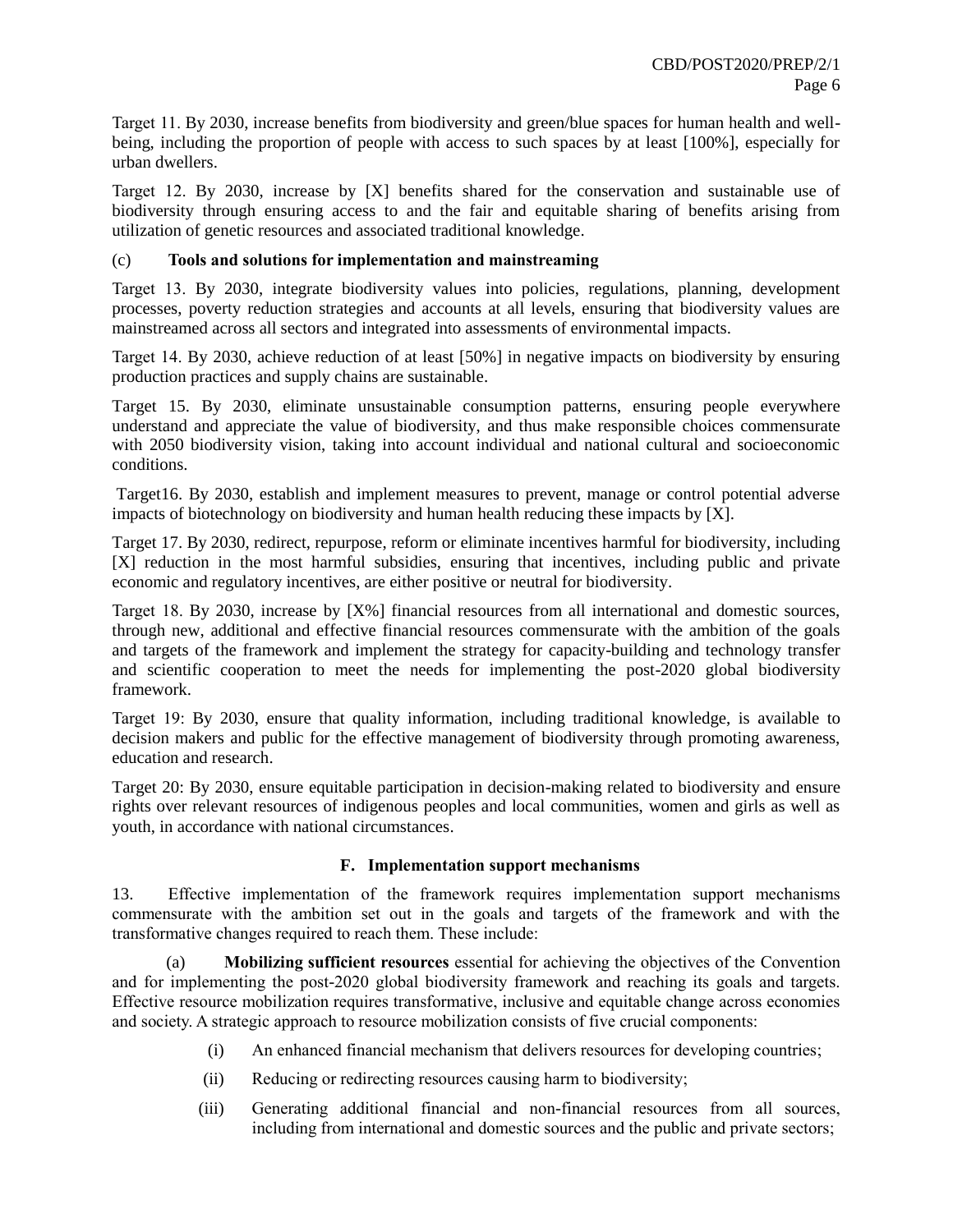Page 7

- (iv) Enhancing the effectiveness and efficiency of resource use;
- (v) National finance plans to support implementation.
- (b) **Capacity development** is crucial for the implementation of the framework includes:
	- (i) Enabling evidence-based implementation through nationally determined and/or country-driven actions, in accordance with national priorities;
	- (ii) Support to government and non-government actors at all levels, particularly in developing countries and countries with economies in transition, to develop, utilize and retain requisite capacities and to learn, adapt and manage change;
	- (iii) Building capacities at the individual, organizational and enabling enviroment levels to facilitate effective policy formulation, the mainstreaming of biodiversity into all sectors, implementation of the framework and the establishment of national systems and measures for transparency and reporting.

(c) **Knowledge generation, management and sharing** for effective biodiversity planning, policy development, decision-making, implementation and transparency and responsibility including:

- (i) Greater protection of traditional knowledge and recognition of its contributions to the conservation and sustainable use of biodiversity;
- (ii) Promotion of biodiversity science and education and organizational learning.

(d) **Technical and scientific cooperation, technology transfer and innovation** is crucial for the implementation of the framework including:

- (i) Support mechanisms for technical and scientific cooperation, technology transfer and innovation on mutually agreed terms;
- (ii) Support for cooperation amongst developing countries and with developed countries

# **G. Enabling conditions**

14. Certain enabling conditions will be required for the implementation of the framework. Effective action on these enabling conditions will contribute to the attainment of other societal objectives. These enabling conditions are:

(a) The participation of indigenous peoples and local communities and a recognition of their rights in the implementation of the framework;

(b) The participation of all relevant stakeholders, non-governmental organizations, youth, civil society, local and subnational authorities, the private sector, academia and scientific institutions through a whole-of-society approach and through inclusive and representative multi-stakeholder and multisectoral platforms;

(c) Gender equality, gender-responsive approaches and empowerment of women and girls;

(d) Recognition of intergenerational equity, including the transmission of knowledge, language and cultural values associated with biodiversity, especially by indigenous peoples and local communities;

(e) Synergies among relevant multilateral environmental agreements and other relevant international processes, including the 2030 Agenda for Sustainable Development, and instruments at the global, regional and national levels, including through the strengthening or establishment of cooperation mechanisms;

(f) Partnerships to leverage sustainable activities and programmes at the local, national, regional and global levels;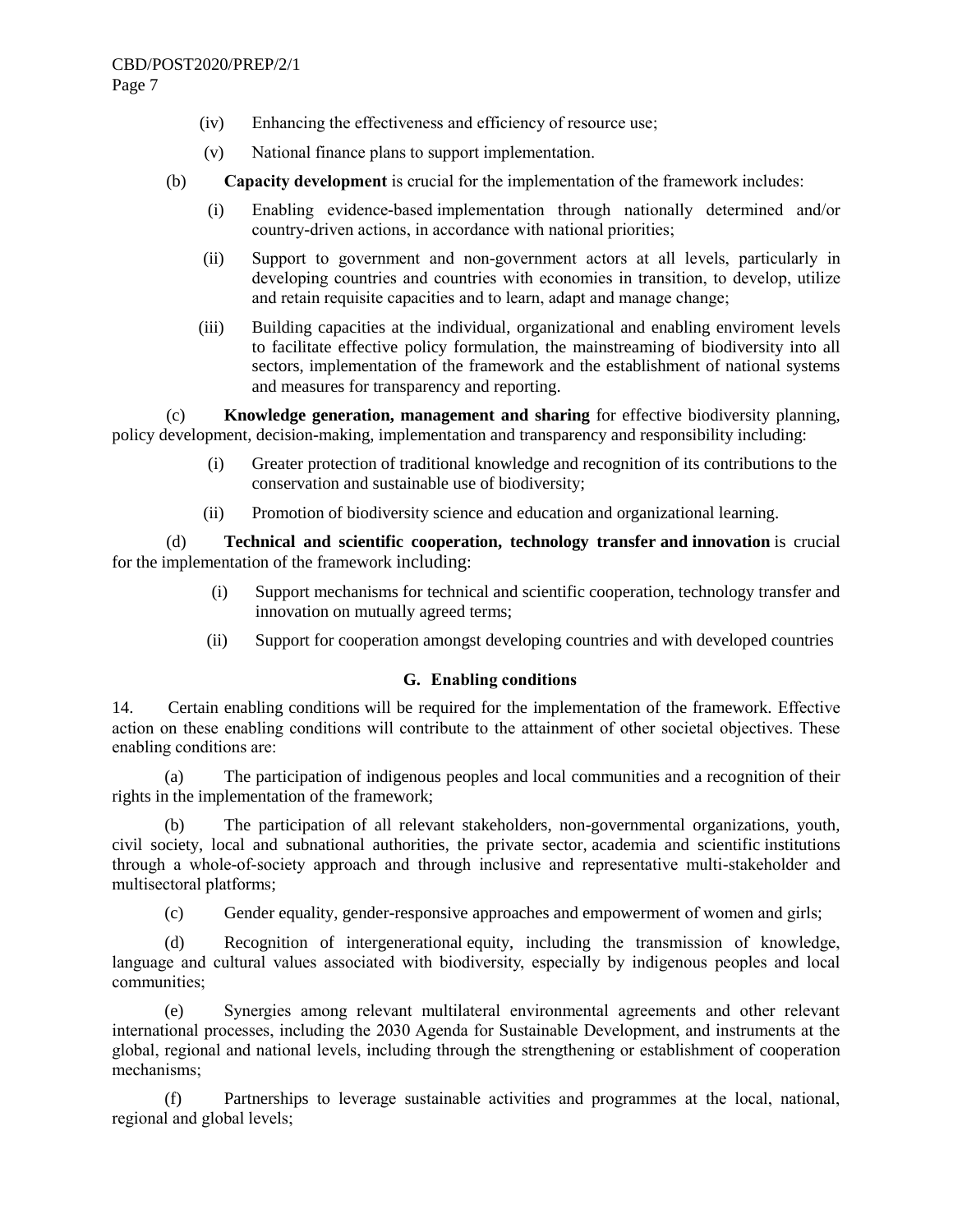(g) Inclusive and integrative governance and whole-of-government approaches to ensure policy coherence and effectiveness for the implementation the framework;

- (h) Mainstreaming biodiversity in all sectors;
- (i) The engagement of private sector, academic institutions and civil societies;

(j) Safety and security in use of biodiversity to prevent spillover of zoonotic diseases, spread of invasive alien species and illegal trade in wildlife;

(k) Political will and recognition at the highest levels of government of the urgent need to halt biodiversity loss;

(l) The active involvement of subnational governments, cities and other local authorities and a recognition of their competence and specific roles for the implementation of the framework;

(m) Consider and recognize, where appropriate, the rights of nature.

# **H. Responsibility and transparency**<sup>8</sup>

15. The successful implementation of the framework is dependent on the use of a comprehensive system for planning, reporting and review. It allows for transparent communication of progress to all, rapid course correction and timely input in the preparation of the next global biodiversity framework.

16. This system minimizes the burden on Parties, the Secretariat and other entities. It is aligned with, and where appropriate integrated with other processes and other relevant multilateral conventions including Agenda 2030 and the Sustainable Development Goals.

17. The system will be complemented by the systems of non-State actors, and the development of new systems or the adaptation of existing ones is encouraged.

18. The system for planning, reporting and review for national government entities includes the following elements:

- (a) Planning:
	- (i) National strategies and action plans:
		- a. Are the main instrument to identify national commitments;
		- b. Include all targets and actions;
		- c. Address all performance indicators relevant to the identified targets drawing on the monitoring framework attached to this framework;
		- d. Should include a financing plan;
		- e. Should be updated quickly according to an agreed schedule.
	- (ii) Indicators will be an important part of planning and reporting process including Headline indicators;
	- (iii) Planning documents will be updated on a continuous basis.
- (b) Reporting:

l

(i) National reports:

 $^8$  Issues related to transparent implementation, monitoring, reporting and review for the post-2020 global biodiversity framework will be discussed during the Subsidiary Body on Implementation at its third meeting. This section of the framework will be updated to take into account the outcomes of those processes.